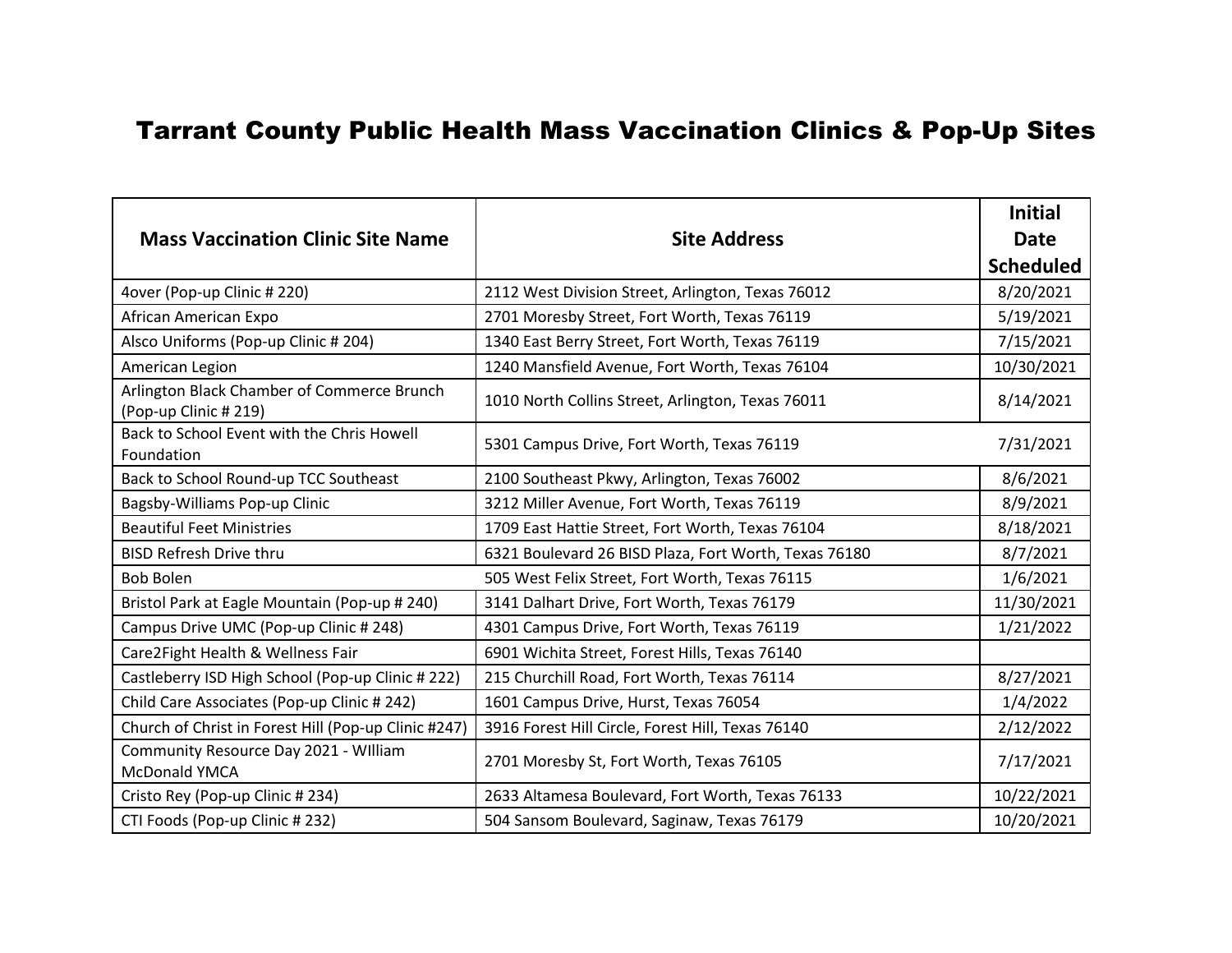| DFW Nursing & Rehab                                                     | 900 West Leuda Street, Fort Worth, Texas 76104           | 7/22/2021  |
|-------------------------------------------------------------------------|----------------------------------------------------------|------------|
| Dream Con - Anime/Gaming Convention (Pop-up<br>Clinic # 209)            | 1200 Ballpark Way, Arlington, Texas 76011                | 7/23/2021  |
| Eagle Mountain Saginaw ISD (Pop-up Clinic # 201)                        | 5825 Marine Creek Parkway, Fort Worth, Texas 76179       | 7/12/2021  |
| Ellery Arbor Memory Care (Pop-up Clinic # 239)                          | 8100 Precinct Line Road, Colleyville, Texas 76034        | 11/16/2021 |
| <b>Empowering Seniors Wellness Seminar (Pop-up</b><br>Clinic #235)      | 828 West Harwood Road, Hurst, Texas 76054                | 10/28/2021 |
| Everman ISD                                                             | 1000 South Race Street, Fort Worth, Texas 76140          | 11/18/2021 |
| Everman ISD - Joe C. Bean High School (Pop-up<br>Clinic # 212)          | 1000 South Race Street, Everman, Texas 76140             | 9/11/2021  |
| Everman ISD - Powell Early Child Academy (Pop-<br>up Clinic # 211)      | 8875 Oak Grove Road, Everman, Texas 76140                | 8/3/2021   |
| Everman ISD Back to School Bash (Pop-up Clinic #<br>210)                | 1000 South Race Street, Fort Worth, Texas 76140          | 7/29/2021  |
| <b>Farrington Field</b>                                                 | Trinity Park 2001 University Dr, Fort Worth, Texas 76107 | 2/6/2021   |
| First Presbyterian Church                                               | 1000 Penn Street, Fort Worth, Texas 76102                | 12/5/2021  |
| Fort Worth ISD (Pop-up Clinic # 221)                                    | 100 University Drive, Fort Worth, Texas 76107            | 8/28/2021  |
| Fort Worth Sparc & Love 4 Locals Event (Pop-up<br>Clinic # 218)         | 2828 South Riverside Drive, Fort Worth, Texas 76104      | 8/14/2021  |
| Fort Worth Transitional Care Center (Pop-up<br>Clinic # 243)            | 850 12th Avenue, Fort Worth, Texas 76104                 | 12/9/2021  |
| Fort Worth Zoo                                                          | 1989 Colonial Parkway, Fort Worth, Texas 76110           | 7/7/2021   |
| FWPD Health/Job Fair                                                    | 2751 Mississippi Ave, Fort Worth, Texas 76104            | 10/23/2021 |
| <b>FWPD Movie Night</b>                                                 | 3100 Avenue I, Fort Worth, Texas 76105                   | 8/13/2021  |
| Garden Terrace Alzheimer's Center of Excellence<br>(Pop-up Clinic #241) | 7500 Oakmont Boulevard, Fort Worth, Texas 76132          | 11/30/2021 |
| Gaylord Texas (Pop-up Clinic # 213)                                     | 1501 Gaylord Trail, Grapevine, Texas 76051               | 8/3/2021   |
| Gilgal Home Assisted Living (Pop-up # 237)                              | 2968 Volturno Drive, Grand Prairie, Texas 75052          | 11/3/2021  |
| Grapevine Colleyville ISD                                               | 3051 Ira E Woods Avenue, Grapevine, Texas 76051          | 8/7/2021   |
| Grapevine-Colleyville ISD Wellness Expo (Pop-up<br>Clinic # 244)        | 3223 Mustang Drive, Grapevine, Texas 76051               | 12/11/2021 |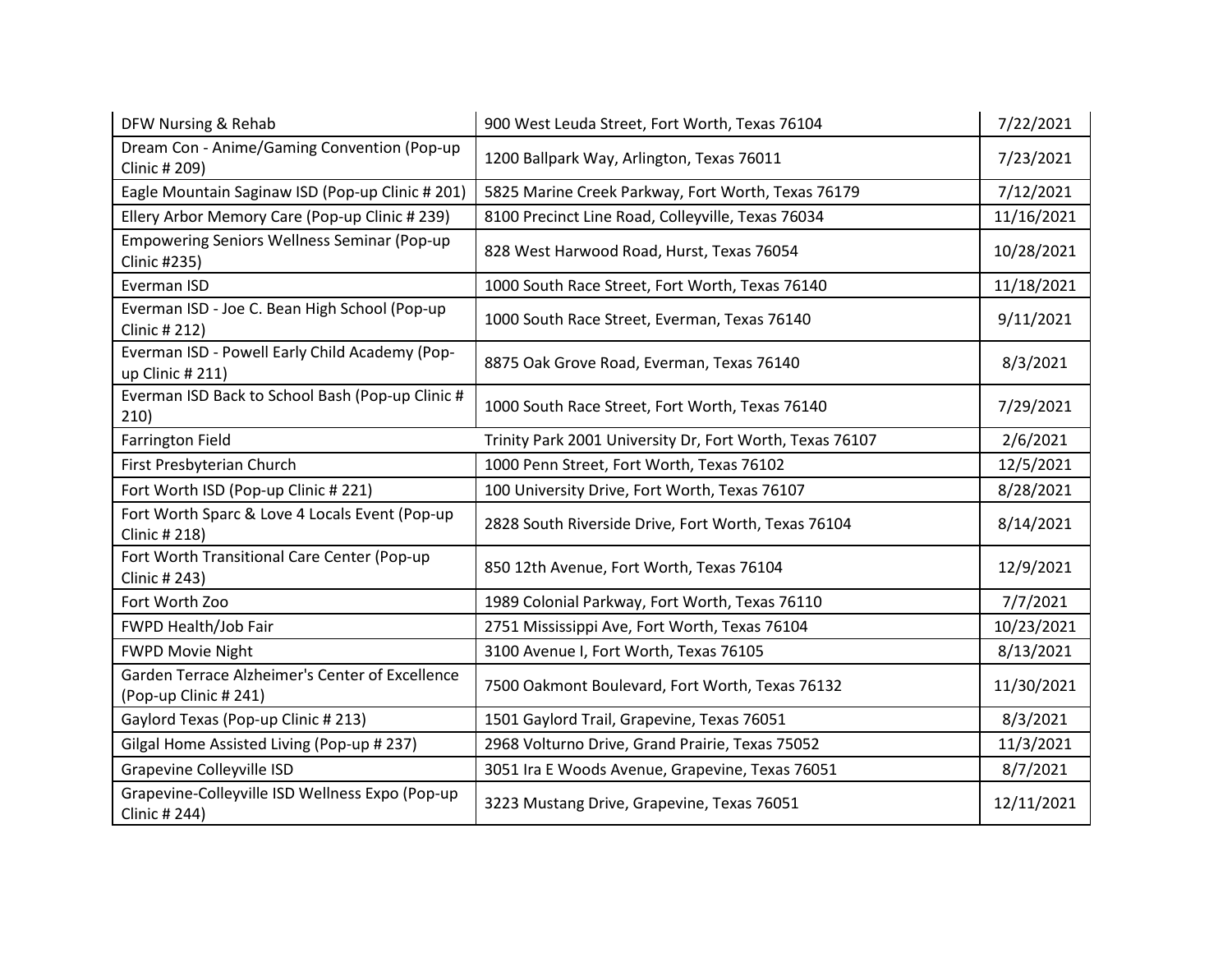| <b>Great Commission Baptist Church</b>                         | 7700 Mccart Avenue, Fort Worth, Texas 76133                     | 10/17/2021 |
|----------------------------------------------------------------|-----------------------------------------------------------------|------------|
| <b>Heathers Old Skool</b>                                      | 6020 Graham Street, Fort Worth, Texas 76135                     |            |
| Hello Fresh (Pop-up Clinic #252)                               | 1025 Post & Paddock Road, Grand Prairie, Texas 75050            | 2/4/2022   |
| Hope for Kids Foundation Community Event                       | 4750 Wilbarger Street, Fort Worth, Texas 76119                  | 9/18/2021  |
| <b>Hurst Fire Station</b>                                      | 2100 Precinct Line Road, Hurst, Texas 76054                     | 7/1/2021   |
| Hurst Fire Station - Drive thru event                          | 2100 Precinct Line Road, Hurst, Texas 76054                     | 9/25/2021  |
| <b>ILT Arlington</b>                                           | 4950 South Bowen Road, Arlington, Texas 76017                   | 12/8/2021  |
| ILT East Fort Worth                                            | 5901 Boca Raton Boulevard, Fort Worth, Texas 76112              | 5/21/2021  |
| <b>ILT Grand Prairie</b>                                       | 3501 South Great Southwest Parkway, Grand Prairie, Texas 75052  | 5/20/2021  |
| <b>ILT Keller</b>                                              | 2301 Heritage Trace Parkway, Fort Worth, Texas 76177            | 12/14/2021 |
| <b>ILT NRH</b>                                                 | 4131 Rufe Snow Drive, North Richland Hills, Texas 76180         | 12/8/2021  |
| <b>ILT Saginaw</b>                                             | 400 Old Decatur Road, Saginaw, Texas 76179                      | 12/15/2021 |
| Irma Marsh Middle School (Pop-up Clinic # 223)                 | 415 Hagg Drive, River Oaks, Texas 76114                         | 8/27/2021  |
| Isle at Watercrest (Pop-up Clinic # 245)                       | 200 East Debbie Lane, Mansfield, Texas 76063                    | 12/21/2021 |
| JPS/Outreach Hep A + COVID-19 - Trueworth                      | 1513 East Presidio Street, Fort Worth, Texas 76102              | 8/26/2021  |
| Kennedale SEMC Clinic                                          | 1203 East Kennedale Parkway, Kennedale, Texas 76060             | 6/15/2021  |
| La Dora Nursing and Rehab (Pop-up #236)                        | 1960 Bedford Road, Bedford, Texas 76021                         | 12/2/2021  |
| La Gran Plaza                                                  | 4200 South Fwy, Level 2, Suite 800, Fort Worth, Texas 76115     | 7/26/2021  |
| Lake Como Minister's Alliance Pop-up Clinic                    | 4660 Horne Street, Fort Worth, Texas 76107                      | 8/13/2021  |
| Mansfield Subcourthouse                                        | 1100 East Broad Street, Mansfield, Texas 76063                  | 6/14/2021  |
| NETC-HURST CC                                                  | 1601 Campus Drive, Hurst, Texas 76054                           |            |
| North Texas Healthcare Laundry (Pop-up Clinic<br>#251)         | 1080 Post & Paddock Road, Grand Prairie, Texas 75050            | 1/19/2022  |
| Northwest ISD                                                  | 2001 Texan Drive, Justin, Texas 76247                           | 11/20/2021 |
| <b>NRH Fire Station 5</b>                                      | 7202 Dick Fisher Drive North, North Richland Hills, Texas 76180 | 9/22/2021  |
| Old Town Keller Foundation Drive-thru Pop-up<br>Clinic         | 133 Bates Street, Keller, Texas 76248                           | 10/30/2021 |
| Our Lady of Guadalupe Catholic Church (Pop-up<br>Clinic # 217) | 4100 Blue Mound Road, Fort Worth, Texas 76106                   | 8/15/2021  |
| Pop- up at Precinct 2/House District 101                       | 724 East Border Street, Arlington, Texas 76010                  | 10/23/2021 |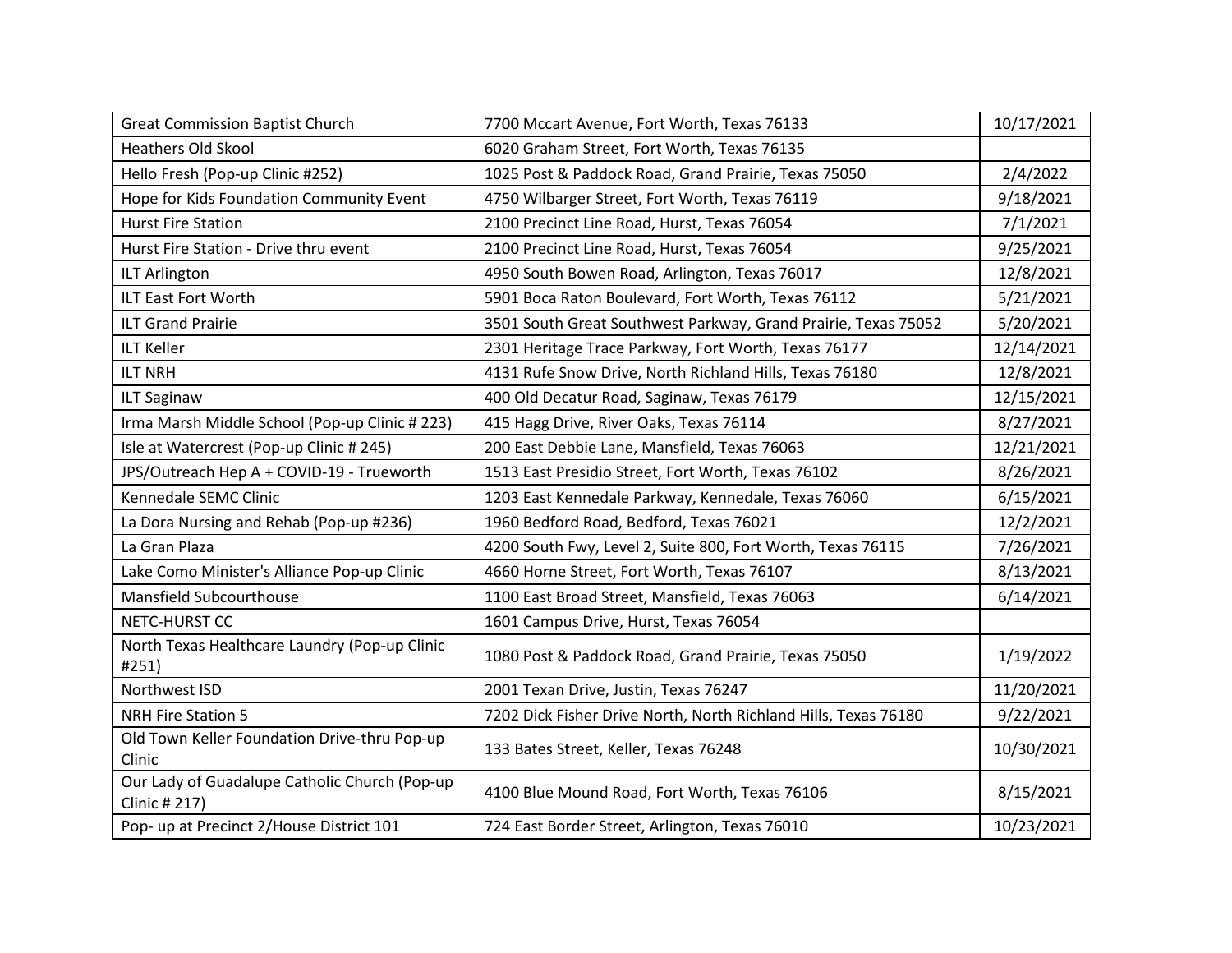| Pop-up at Arlington ISD                                | 2101 Browning Drive Dan Dipert Career + Technical<br>Center/Agriculture Science Center, Arlington, Texas 76010 | 11/13/2021 |
|--------------------------------------------------------|----------------------------------------------------------------------------------------------------------------|------------|
| Pop-up at Hispanic Wellness Coalition                  | 2200 Southwest 3rd Street, Grand Prairie, Texas 75051                                                          | 11/22/2021 |
| Pop-up at McDonald's                                   | 860 East Interstate 20, Arlington, Texas 76018                                                                 | 12/9/2021  |
| Pop-up at Morningside United Methodist Church          | 2860 Evans Avenue, Fort Worth, Texas 76104                                                                     | 1/7/2022   |
| Pop-up at Precinct-2/House District-101                | 2101 Highbank Drive, Arlington, Texas 76018                                                                    | 11/6/2021  |
| Pop-up at Sleepy Hollow Apartments                     | 3903 Ichabod Circle, Arlington, Texas 76013                                                                    | 12/7/2021  |
| Pop-up Clinic at Andrew Session Community<br>Center    | 201 South Sylvania Avenue, Fort Worth, Texas 76111                                                             | 10/12/2021 |
| Pop-up Clinic at Baker Chapel AME Church               | 1050 East Humboldt Street, Fort Worth, Texas 76104                                                             | 10/9/2021  |
| Pop-up Clinic at BarbaraCares                          | 5036 Wichita Street, Fort Worth, Texas 76119                                                                   | 9/25/2021  |
| Pop-up Clinic at Birdville ISD                         | 6351 Boulevard 26, North Richland Hills, Texas 76180                                                           | 10/20/2021 |
| Pop-up Clinic at Brookside Center                      | 1244 Brookside Drive, Hurst, Texas 76053                                                                       | 10/13/2021 |
| Pop-up Clinic at Canales Furniture                     | 2755 Ellis Avenue, Fort Worth, Texas 76164                                                                     | 10/15/2021 |
| Pop-up Clinic at Church of God and Saints of<br>Christ | 5504 Brentwood Stair Road, Fort Worth, Texas 76112                                                             | 8/19/2021  |
| Pop-up Clinic at Coventry at Cityview                  | 5200 Bryant Irvin Road, Fort Worth, Texas 76132                                                                | 9/27/2021  |
| Pop-up Clinic at Crowley House of Hope                 | 216 North Magnolia Street, Crowley, Texas 76036                                                                | 11/1/2021  |
| Pop-up Clinic at Fort Worth Stock Show & Rodeo         | 1501 Rip Johnson Drive Richardson Bass Building, Room E, Fort<br>Worth, Texas 76107                            | 1/14/2022  |
| Pop-up Clinic at Grace Methodist - Metroplex<br>Church | 1310 Collard Street, Fort Worth, Texas 76105                                                                   | 11/6/2021  |
| Pop-up Clinic at Handley Fest with Hope Center         | 6801 Church Street, Fort Worth, Texas 76112                                                                    |            |
| Pop-up Clinic at HEB ISD                               | 1849 Central Drive, Bedford, Texas 76022                                                                       | 10/8/2021  |
| Pop-up Clinic at House of Love Assisted Living         | 2935 Paladium Drive, Grand Prairie, Texas 75052                                                                | 11/3/2021  |
| Pop-up Clinic at Hulen Garden Apartments               | 7415 Tallow Wind Trail, Fort Worth, Texas 76133                                                                | 9/23/2021  |
| Pop-up Clinic at Immaculate Heart of Mary              | 108 East Hammond Street, Fort Worth, Texas 76115                                                               | 11/10/2021 |
| Pop-up Clinic at La Senda Antigua                      | 3221 Northwest 28th Street, Fort Worth, Texas 76106                                                            | 7/24/2021  |
| Pop-up Clinic at Lighthouse for the Blind              | 912 West Broadway Avenue, Fort Worth, Texas 76104                                                              | 8/10/2021  |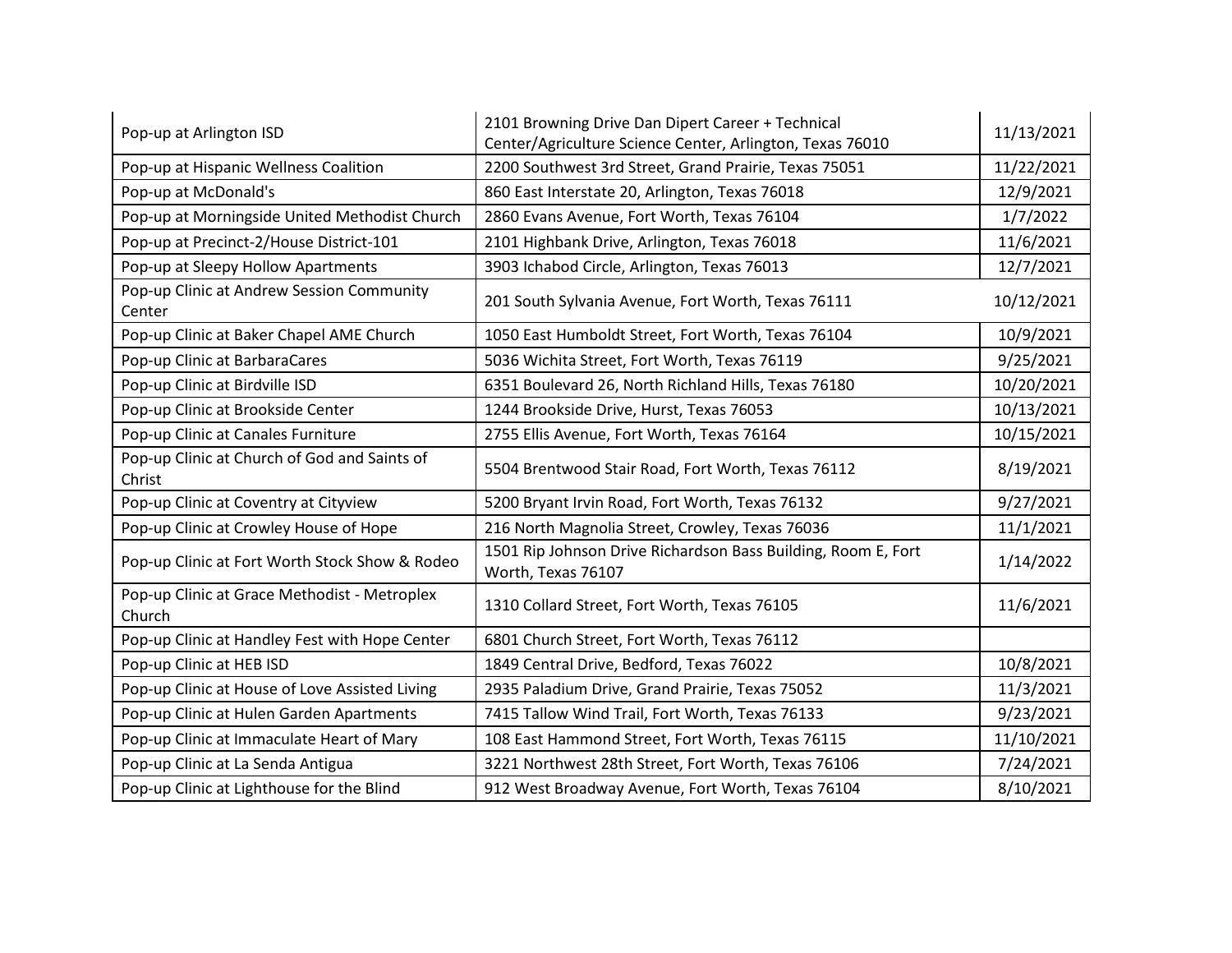| Pop-up Clinic at Mount Olive Missionary Baptist<br>Church  | 2951 Evans Avenue, Fort Worth, Texas 76104                             | 9/16/2021  |
|------------------------------------------------------------|------------------------------------------------------------------------|------------|
| Pop-up Clinic at Pilgrim Rest Missionary Baptist<br>Church | 958 East Baltimore Street, Fort Worth, Texas 76104                     | 8/14/2021  |
| Pop-up Clinic at Renovation Community Church               | 6301 Granbury Road, Fort Worth, Texas 76133                            | 9/23/2021  |
| Pop-up Clinic at Shadowbrook Apartment                     | 2020 South Cooper Street, Arlington, Texas 76013                       | 10/4/2021  |
| Pop-up Clinic at St Jude's Catholic Church                 | 500 East Dallas Street, Mansfield, Texas 76063                         | 9/18/2021  |
| Pop-up Clinic at St. Andrews United Methodist<br>Church    | 522 Missouri Avenue, Fort Worth, Texas 76104                           | 10/23/2021 |
| Pop-up Clinic at St. Bartholomew's Catholic<br>Church      | 3601 Altamesa Blvd, Fort Worth, Texas 76133                            | 10/10/2021 |
| Pop-up Clinic at State National Companies                  | 1900 L. Don Dodson Drive, Bedford, Texas 76021                         | 8/11/2021  |
| Pop-up Clinic at Tarrant County Family Law<br>Center       | 200 East Weatherford Street, Assembly Room, Fort Worth, Texas<br>76196 | 8/12/2021  |
| Pop-up Clinic at Tarrant County Harambee<br>Festival       | 2701 Moresby Street, Fort Worth, Texas 76119                           |            |
| Pop-up Clinic at Tuscany Apartments                        | 1401 Morrison Drive, Fort Worth, Texas 76112                           | 9/21/2021  |
| Pop-up Clinic at Unity Across The City (Mt Olive)          | 1911 Montgomery Street, Dickies Arena, Fort Worth, Texas 76107         | 8/22/2021  |
| Pop-up Clinic at Walls of Jericho Church                   | 5040 Pinson Street, Fort Worth, Texas 76115                            | 10/2/2021  |
| Pop-up Clinic at Woodlands of Arlington                    | 2800 Lynnwood Drive, Arlington, Texas 76013                            | 9/20/2021  |
| Pop-up Clinic with Kindness Duck Project                   | 2278 River Drive, Fort Worth, Texas 76107                              | 10/30/2021 |
| PPG (Pop-up Clinic #249)                                   | 802 East Avenue J, Grand Prairie, Texas 75050                          | 2/9/2022   |
| PPG Industries (Pop-up Clinic # 229)                       | 2750 114th Street, Grand Prairie, Texas 75050                          | 9/16/2021  |
| Pratt Industries (Pop-up Clinic # 205)                     | 3300 High River Road, Fort Worth, Texas 76155                          | 7/21/2021  |
| QFC Plastics (Pop-up Clinic #250)                          | 4304 Larry Lane, Arlington, Texas 76017                                | 1/28/2022  |
| Rent the Runway & Automann (Pop-up Clinic #<br>225)        | 1111 West Bardin Road, Arlington, Texas 76017                          | 8/24/2021  |
| Rent the Runway (Pop-up Clinic #253)                       | 1111 West Bardin Road, Arlington, Texas 76017                          | 2/11/2022  |
| <b>Resource Connection</b>                                 | 2300 Circle Drive, Fort Worth, Texas 76119                             | 12/26/2020 |
| Ridgmar Mall - H&M                                         | 1888 Green Oaks Road D-14, Fort Worth, Texas 76116                     | 8/2/2021   |
| Shearer's Snacks (Pop-up Clinic # 246)                     | 3200 Northern Cross Boulevard, Fort Worth, Texas 76137                 | 1/6/2022   |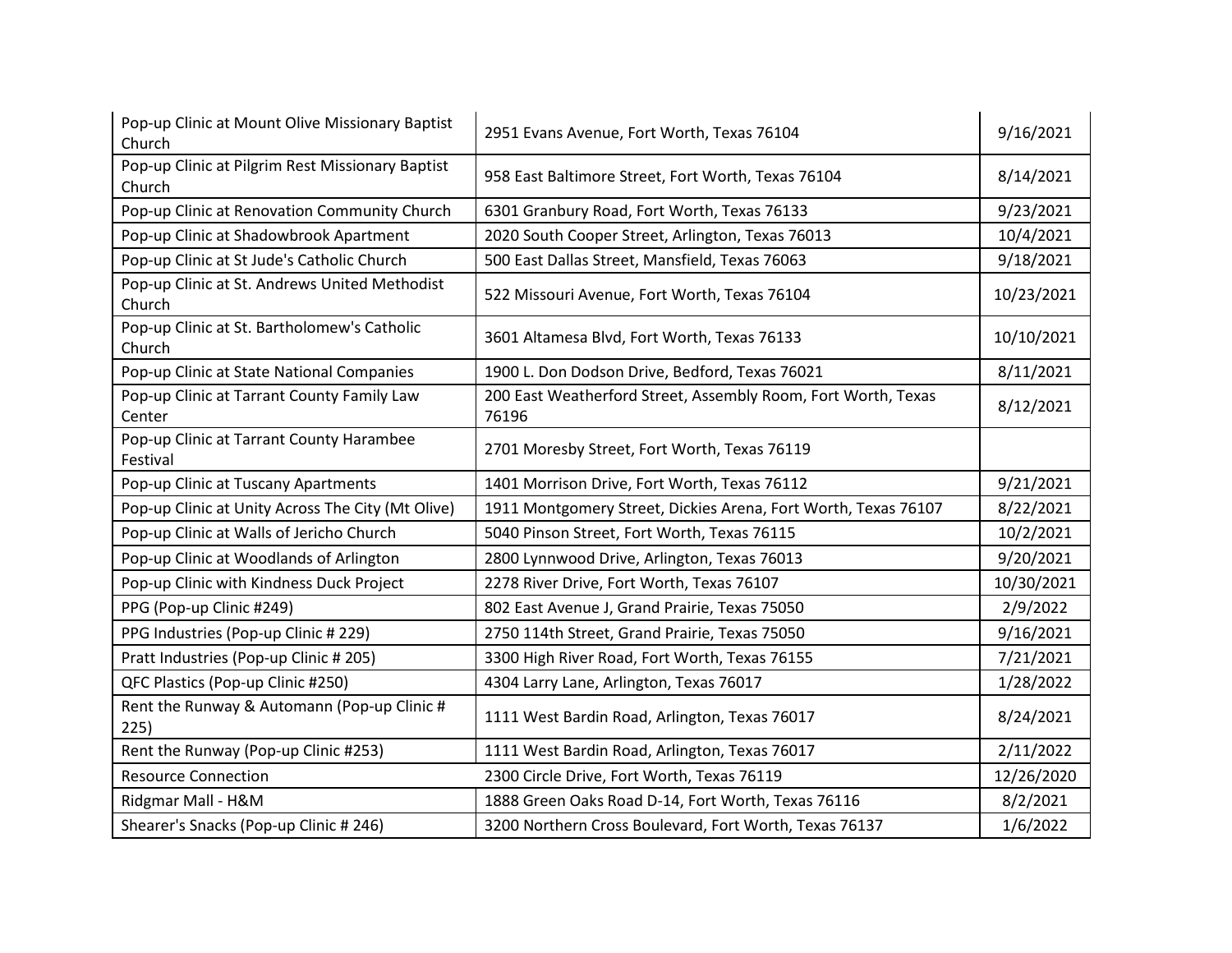| Skyline Mobile Home Park                                                   | Beach Drive, Haltom City, Texas 76137                                                |            |
|----------------------------------------------------------------------------|--------------------------------------------------------------------------------------|------------|
| Sparc Halloween Polytechnic Fall Festival                                  | 1300 Conner Avenue, Fort Worth, Texas 76105                                          | 10/30/2021 |
| State National Companies (Pop-up Clinic # 233)                             | 1900 L. Don Dodson Drive, Bedford, Texas 76021                                       | 10/15/2021 |
| Sundance Square                                                            | The Pavilion at Sundance Square, 413 Main St, Fort Worth, Texas<br>76102             | 5/28/2021  |
| Sunrise Senior Center (Pop-up Clinic # 202)                                | 6151 Bryant Irvin Road, Fort Worth, Texas 76132                                      | 6/22/2021  |
| <b>Tarrant Area Food Bank at Evans Plaza</b>                               | 1050 Evans Avenue, Fort Worth, Texas 76104                                           | 7/16/2021  |
| Tarrant County Employee Wellness Event (Pop-up<br>Clinic # 224)            | 200 East Weatherford Street #2, Fort Worth, Texas 76196                              | 8/24/2021  |
| <b>TCPH - Arlington</b>                                                    | 536 West Randol Mill Road, Arlington, Texas 76011                                    | 12/23/2020 |
| <b>TCPH - Bagsby Williams</b>                                              | 3212 Miller Avenue, Fort Worth, Texas 76119                                          | 5/3/2021   |
| <b>TCPH - Homebound</b>                                                    |                                                                                      |            |
| <b>TCPH - Main</b>                                                         | 1101 South Main Street, Fort Worth, Texas 76104                                      | 12/23/2020 |
| <b>TCPH - Northwest</b>                                                    | 3800 Adam Grubb Street, Fort Worth, Texas 76135                                      | 5/3/2021   |
| <b>TCPH - Southwest</b>                                                    | 6551 Granbury Road, Fort Worth, Texas 76133                                          | 5/3/2021   |
| TCPH - TB/Refugee                                                          | 1101 South Main Street Suite 1600, Fort Worth, Texas 76104                           |            |
| <b>TCPH - Watauga</b>                                                      | 6601 Watauga Road Suite 122, Watauga, Texas 76148                                    | 12/23/2020 |
| TCPH Vaxmobile Route 1 - Fort Worth Public<br>Library Meadowbrook Branch   | 2800 Stark Street, Fort Worth, Texas 76112                                           | 1/24/2022  |
| TCPH Vaxmobile Route 1 - Lady of Fatima<br>Catholic Church                 | 5109 East Lancaster Avenue, Fort Worth, Texas 76112                                  | 1/24/2022  |
| Texans Can 2 School Event - Fort Worth/<br>Lancaster (Pop-up Clinic # 226) | 1316 East Lancaster Avenue, Fort Worth, Texas 76102                                  | 9/14/2021  |
| Texans Can 2 School Event - Fort<br>Worth/Westcreek (Pop-up Clinic # 227)  | 6620 Westcreek Drive, Fort Worth, Texas 76133                                        | 9/14/2021  |
| The Peace Lutheran Church                                                  | 941 West Bedford Euless Road, Hurst, Texas 76053                                     | 10/23/2021 |
| Tim Curry Criminal Justice Center                                          | 401 West Belknap Street Plaza Floor, Jury Selection Room, Fort<br>Worth, Texas 76196 | 5/11/2021  |
| Trinity Highway (Pop-up Clinic # 228)                                      | 2548 Northeast 28th Street, Fort Worth, Texas 76111                                  | 9/3/2021   |
| Trinity Meadows Apartments (Pop-up Clinic #<br>231)                        | 4633 Sycamore School Road, Fort Worth, Texas 76133                                   | 10/6/2021  |